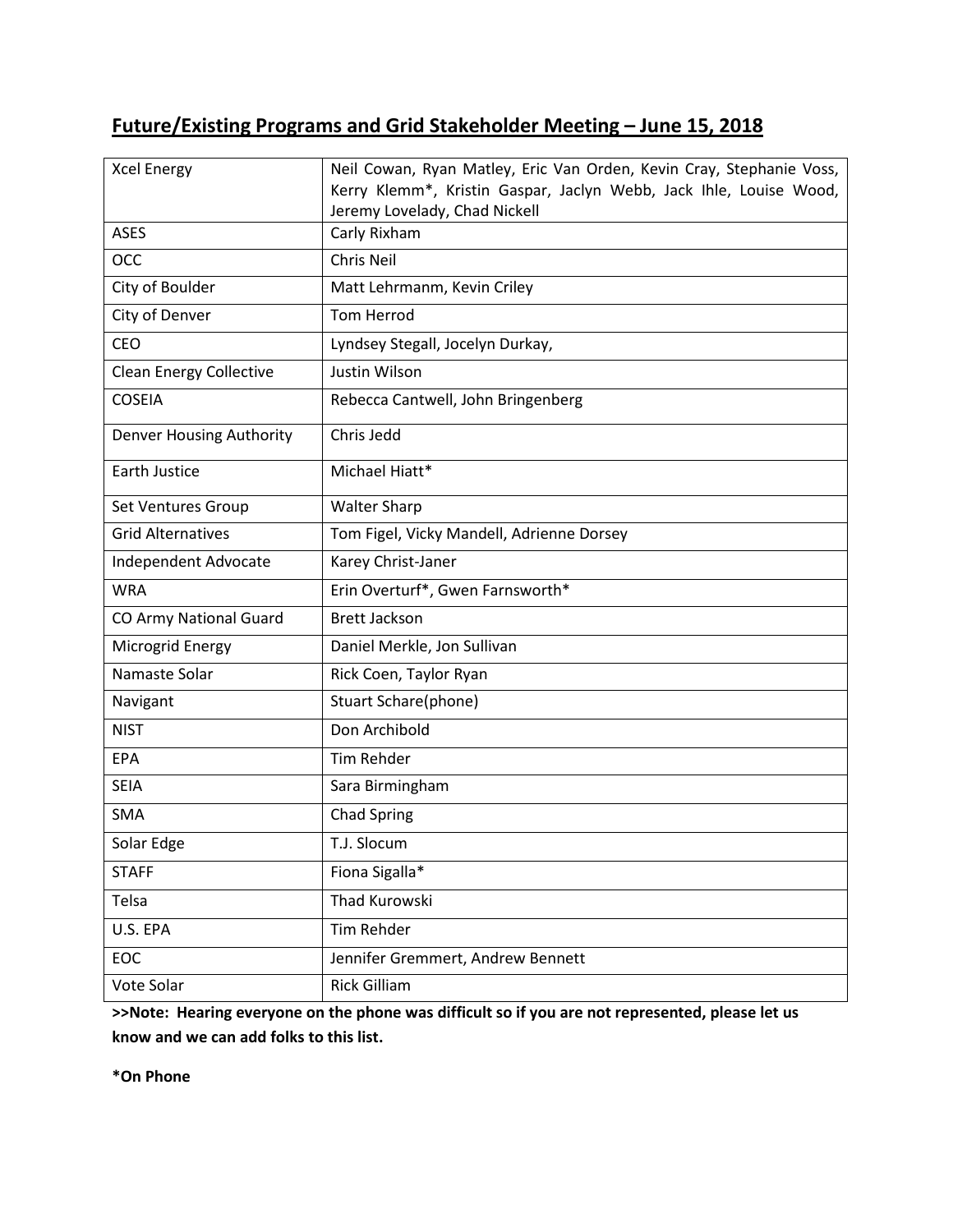## **I. Welcome & Introductions**

Neil started meeting with introductions and went over action items from June 15, 2018 meeting.

### **Previous Action items:**

- Renewable Landing Page
	- o Subgroup meeting March23
		- Took suggestions from COSEIA incorporated a lot of those suggestions
- S\*RC Low-Income RFP
	- o March 23
- Rate Design for Commercial Customers
	- o Combined SPVTOU
	- o Rate Pilot stakeholder group
- What is cost-based resource?(OCC)
- Avoided Costs What would be the outcome without the CEP? (Vote Solar)

## **II. Renewable\*Connect and Decision Tool – Jaclyn Webb**

### **A. Renewable\*Connect enrollment Update**

- 1,000 enrolled customers (Unique premises)
- 2.9MW subscribed (5.8% of program capacity)
- Roughly 55% at 10 year contract term
- Active marketing and advertising through July 18
- Phase II occurs July 30-31

### **B. Renewable Decision Tool Update**

- Updated tool is live
- Please let us know if you have additional comments

### *Discussion*

**Fiona** – Is Phase I only for Residential?

**Karey C.** – Can landlords and tenants, can you enroll your property?

**Xcel –** Account holder

**Chris N.** – Impossible to get off Windsource – and it kicked me off Renewable\*Connect.

- **Gwen** Follow up to see if Chris' issue is happening to others.
	- o Online calculator underestimated subscription size. It does round down to nearest 0.5
	- o Maximum is 100% of previous 12 months of usage.
	- o How would a customer estimate filling in remainder of capacity with Windsource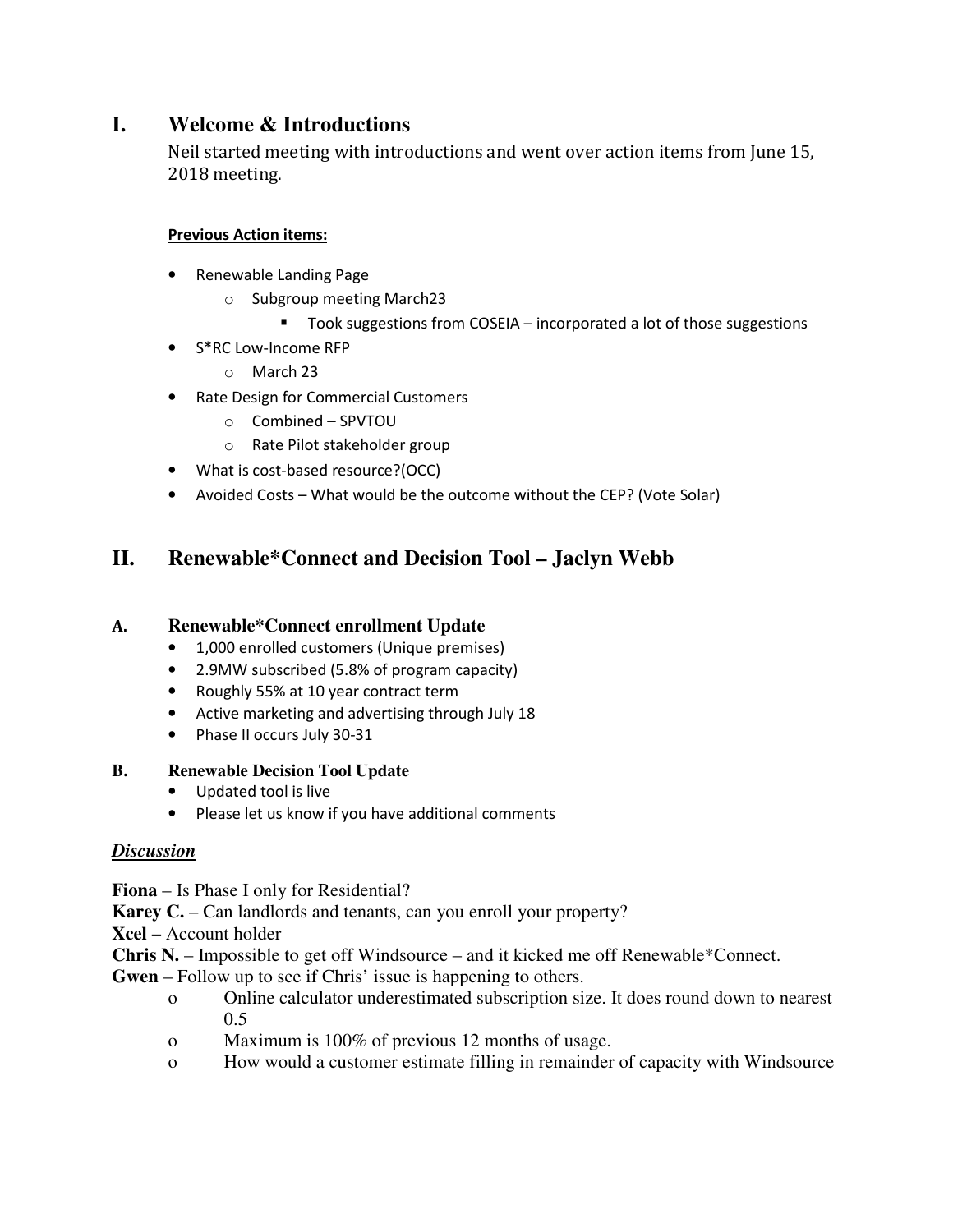| $\mathbf 0$                                                                           | Will residential customers have a chance to enroll after July 18? No, that's the |
|---------------------------------------------------------------------------------------|----------------------------------------------------------------------------------|
|                                                                                       | end. In part because there is a need to tally capacity for July 30-31 business   |
|                                                                                       | launch. If it's not fully subscribed by July 31, it will be opened again.        |
| $\Omega$                                                                              | What's the capacity factor? 30.4%                                                |
|                                                                                       | <b>Fiona</b> – enrollments so far what is ratio of people choosing 5 yr or 10 yr |
|                                                                                       | <b>Jaclyn</b> - $55\%$ - 10 year contract                                        |
| <b>Gwen</b> – July 18 <sup>th</sup> subscription closing for C class and R class? Yes |                                                                                  |
| <b>Waitlist? Yes</b>                                                                  |                                                                                  |
|                                                                                       | <b>Karey</b> – True Up tool? If you have saved?                                  |
|                                                                                       |                                                                                  |
|                                                                                       |                                                                                  |

**ACTION ITEM: Would like name/face of someone who could help them transition from Windsource to Renewable\*Connect (Brett Jackson).** 

### **III. 2016 Settlement Agreement Program Capacity – Eric Van Orden**

#### **A. Solar\*Rewards Dashboards on XcelEnergy.com**

#### *Discussion*

**Eric V.** – Are people looking at these (Dashboards)? **Justin W.** – Do you publish the installed applications? **Xcel** – RESA Report

### **ACTION ITEM: Justin – Maybe add the installed numbers?**

- **Medium program** 
	- $\circ$  July 9<sup>th</sup> Program opening
	- o 6.175 MW available
	- o Up to 500kW Max
- **Large RFP** 
	- o 14.638GW available for 2019
- **On-site Storage Update** 
	- o Any feedback for permitting issues? (Tom)
		- Kevin C consistency between counties
- **Solar\*Rewards Community: Garden Status** 
	- o Significant capacity is available
	- o **Project Updates**
	- o **Proposed RFP Scoring Changes** 
		- **Diam** Option 1: Ratio Scoring allows for additional commitments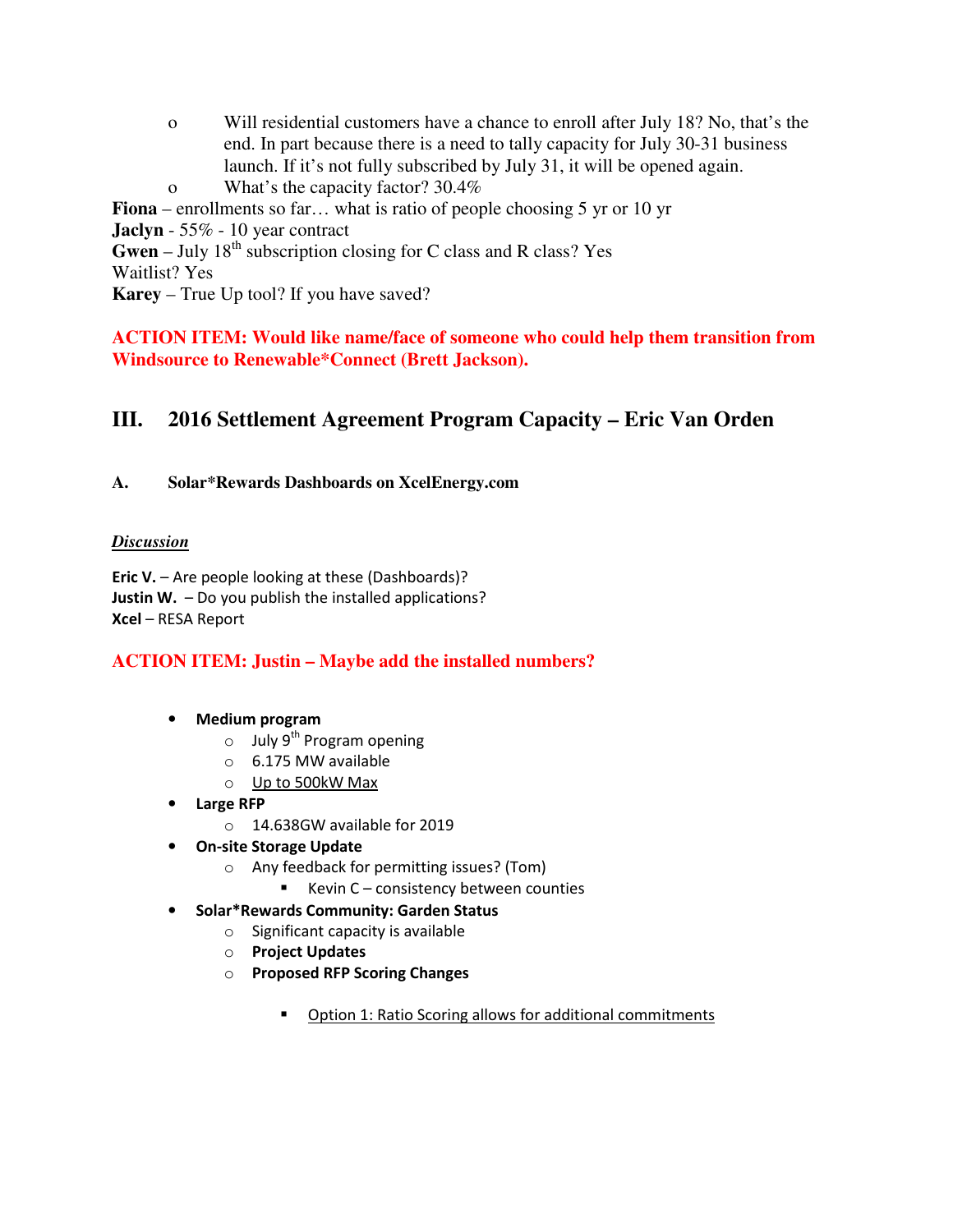Will Xcel be providing a formula for a standard bill credit? **Grid Alternative** – How bill savings will be calculated would be great feedback. **Chris DHA** – Hard to calculate because there are many variables that can go into it. **Justin Wilson** – Not changing the bill credit rate? No.

- Option 2: Point Based scoring/weighting outline in RFP
	- For both options: Update RFP with transparent scoring for bidders
	- Neither options: Require subscriber mix as we do not have sufficient data to show if any subscriber type is being underserved by the program.

### *Discussion*

**Kevin** – Created it with a tie-breaker kind of thought

**Adrian (GRID)** – In support of an audit. Lots of issues to think about.

**Jennifer G.** – Do developers really come through on those promises? Hard to really monitor and enforce.

**Justin W.** – What was the discussion in the last RFP?

**Eric Van O.** - Discussion about making sure end user gets the benefit.

**Eric Van O.** – We are looking for suggestions from you...

**Adrian** – Maybe a hybrid of both options?

**Chris DHA** – Wouldn't be able to get finance guys to agree to 20 years – I like the options (gives us a little to go off of)

**Karey C.** – grid constraints? Load growth?

**Neil C.** – Don't think we are at that level – we are just trying to make sure we have a good spread of participants for low-income.

**Kevin C.** – Up to developer to site the project, and even then they can move it.

**Jennifer G.** – I feel like we need to make a decision, it keeps pushing RFP.

**Kevin C.** – verifications, financing (challenges)

**Jennifer G.** – Bill credit reduction needs to be highlighted

**ACTION ITEM: Justin – COSEIA to come back with HOW they want to do RFP Scoring (Next Friday 22nd) Adrian (GRID)** - Likes Ratio option.

## **IV. Product Development Update**

### **A. Windsource – Ryan Matley**

- Early Coal Plant Retirement Survey Questions
	- o Handout
		- Based on previously shared survey questions
		- Included in Renewable\*Connect post enrollment survey
		- **Currently in field**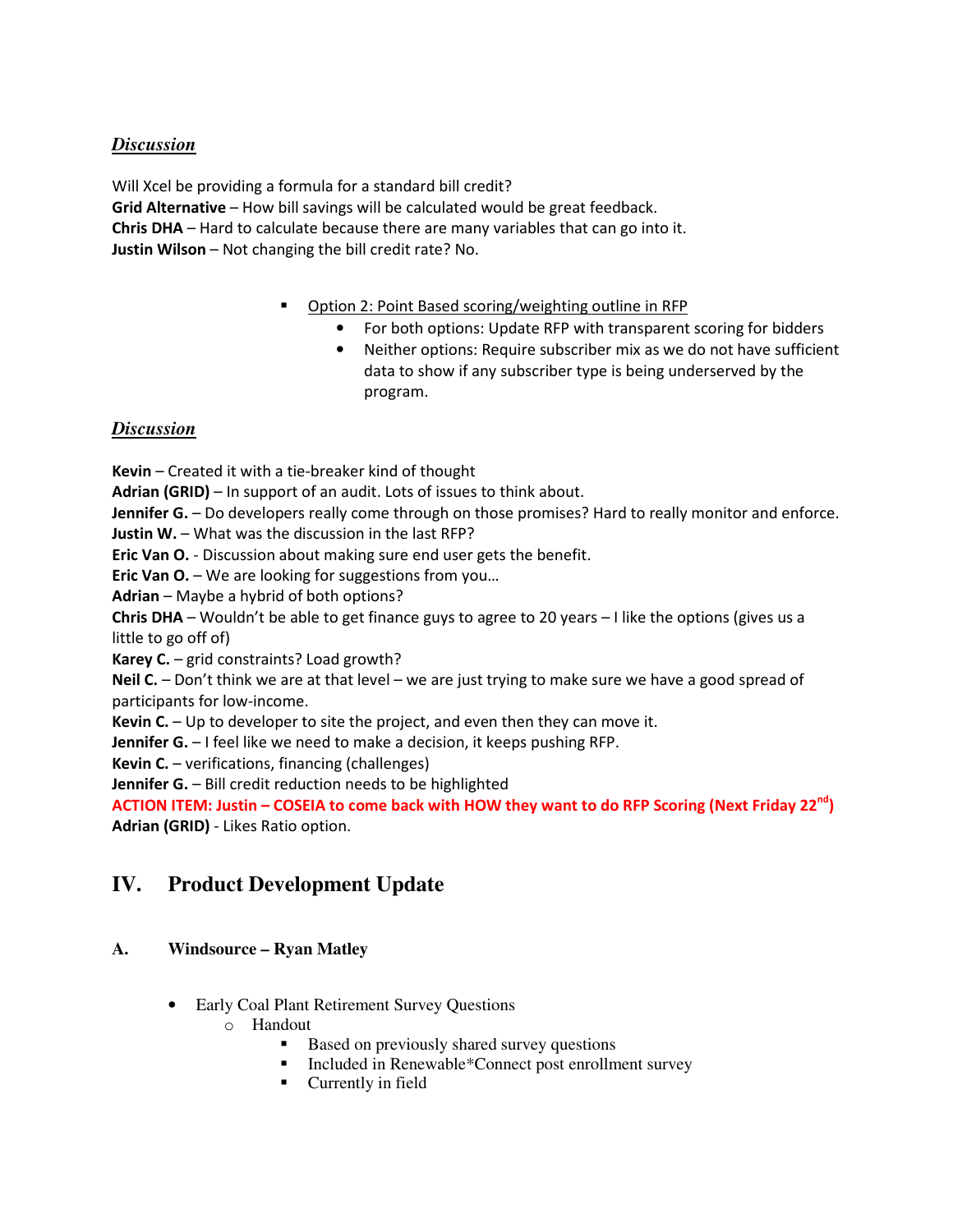**Tom** – Community thinks renewable energy is cheaper, why would customers pay for Windsource? Maybe put in there about how much we pay for a power plant and how much it would cost customers –

**Ryan** – We tried to provide that info.

**Erin O** – We are not talking about customers paying more, just that we are accelerating the process.

**Karey** – Still have to pay for ECA – customer education

**Karey** – Didn't Boulder have a report that showed what people would pay if it was all equal?

**Boulder** – Before my time.

**Tom Herod** – Customers want discount.

### **B. Eric Maurer – Pilot**

- Recap
	- $\circ$  Battery pilot Utility owned
		- How does it change things if customer-owned
	- o DR Functions
		- We call on DR very rarely only in emergencies (really hot day  $a/c$  peak load reduction)
		- Cabin Creek over 200 dispatch calls(renewable integration)
			- How we dispatch our batteries

### Thad – Is interested in this battery pilot.

# \*\*\*Allows them to participate via app / changes settlement\*\*\*

## **ACTION: Eric Maurer to follow-up**

### *Discussion*

**Thad** – DR calls are usually short as possible. I understand matching TOU rates with customers for 4 hour durations – it would drain their battery. It would drain their reserve –

**Eric M** – With the pilot, we would be asking customers to give  $\frac{1}{2}$  their capacity.

- Customer Incentives
	- o Decent upfront incentive and continue smaller incentive months after.
		- **S500** upfront
		- **S**10/per month
		- We are still working out if the participant backs out, what would we do about the incentive that was given.
- Filing Plan
	- o Fits into DSM Plan Aug 31, 2018
- Next Steps
	- o We need to get more feedback from stakeholders/customers about participating in a pilot like this.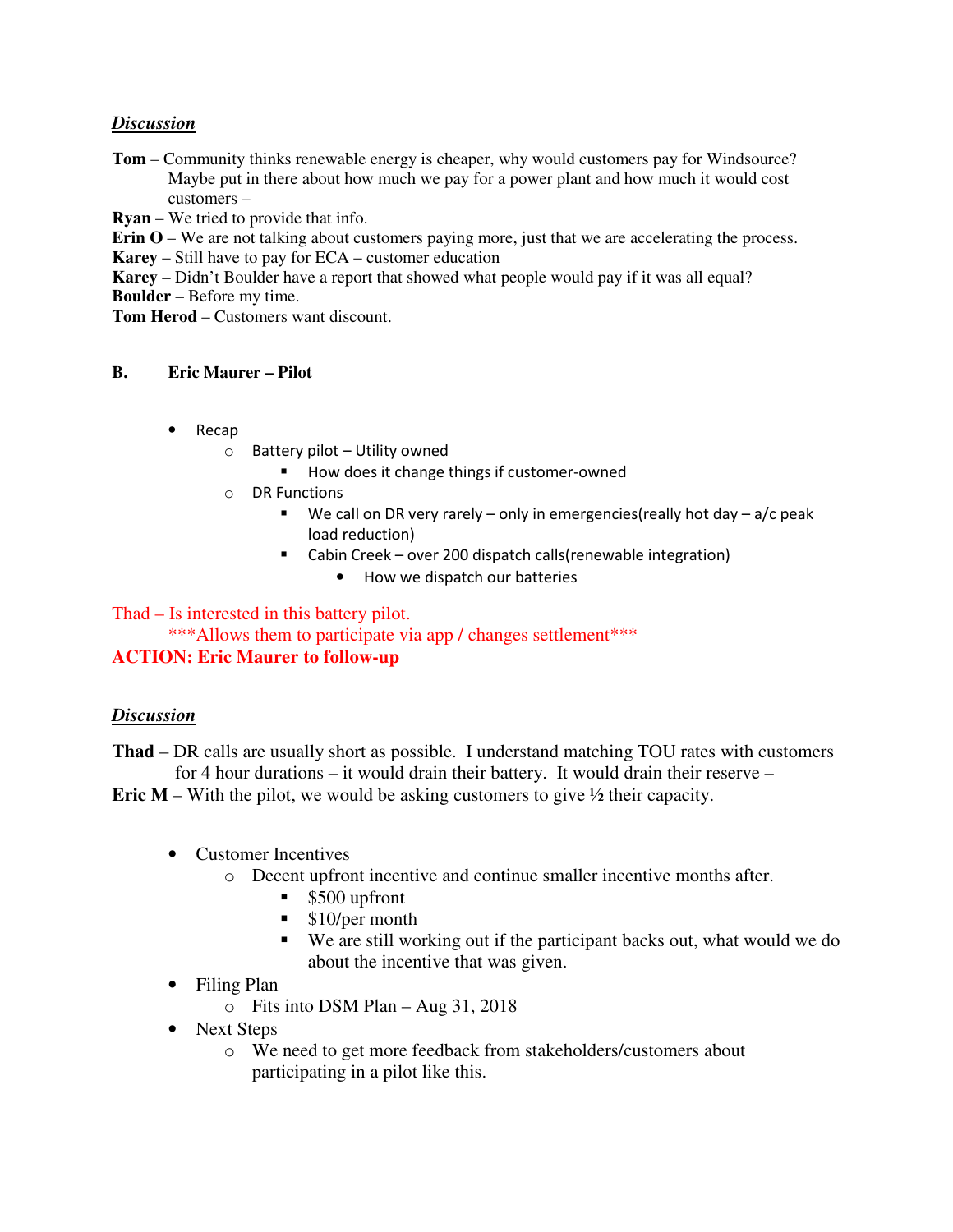**Justin W** – How long will this pilot going to happen? **Eric** – 2 years

## **V. 120 Day Report – Jack Ihle**

- Jack gave update on 120 Day Report
	- o No comments

# **VI. Hosting Capacity Map – Chad Nickell**

### *Discussion*

**Karey** – What is your refresh?

**Chad** – Early stages but the refresh will evolve. Right now – once a year like MN, but nothing set in stone.

**Sarah** (CDOT) – this is all installed?

**Chad** – everything changes – projects don't go through. Working through it. "how to interconnect" on the xcelenergy.com

## **VII. Legislative Session – Neil Cowan**

- SB18-009(Sen. Fenberg Battery Bill)
	- o Requires Rulemaking Miscellaneous Proceeding (a.k.a. M-Docket)
	- o Principles:
- HB18-1270 (Rep. Hansen Energy Storage Bill) o Requires Rulemaking – M-Docket?
- HB18-1271(Eco-Devo Bill)
	- o Requires Commission Approval Application

### *Discussion*

**Justin W.** – You're not going to commission yet? You're waiting on the right opportunity. **Neil C.** – Let's say Amazon came to Denver, this might come into play. Chris Neil – Take off Hosting Capacity Maps

# **VIII. Stakeholder Groups vs Workshops**

### **A. Is there a way to make this more efficient?**